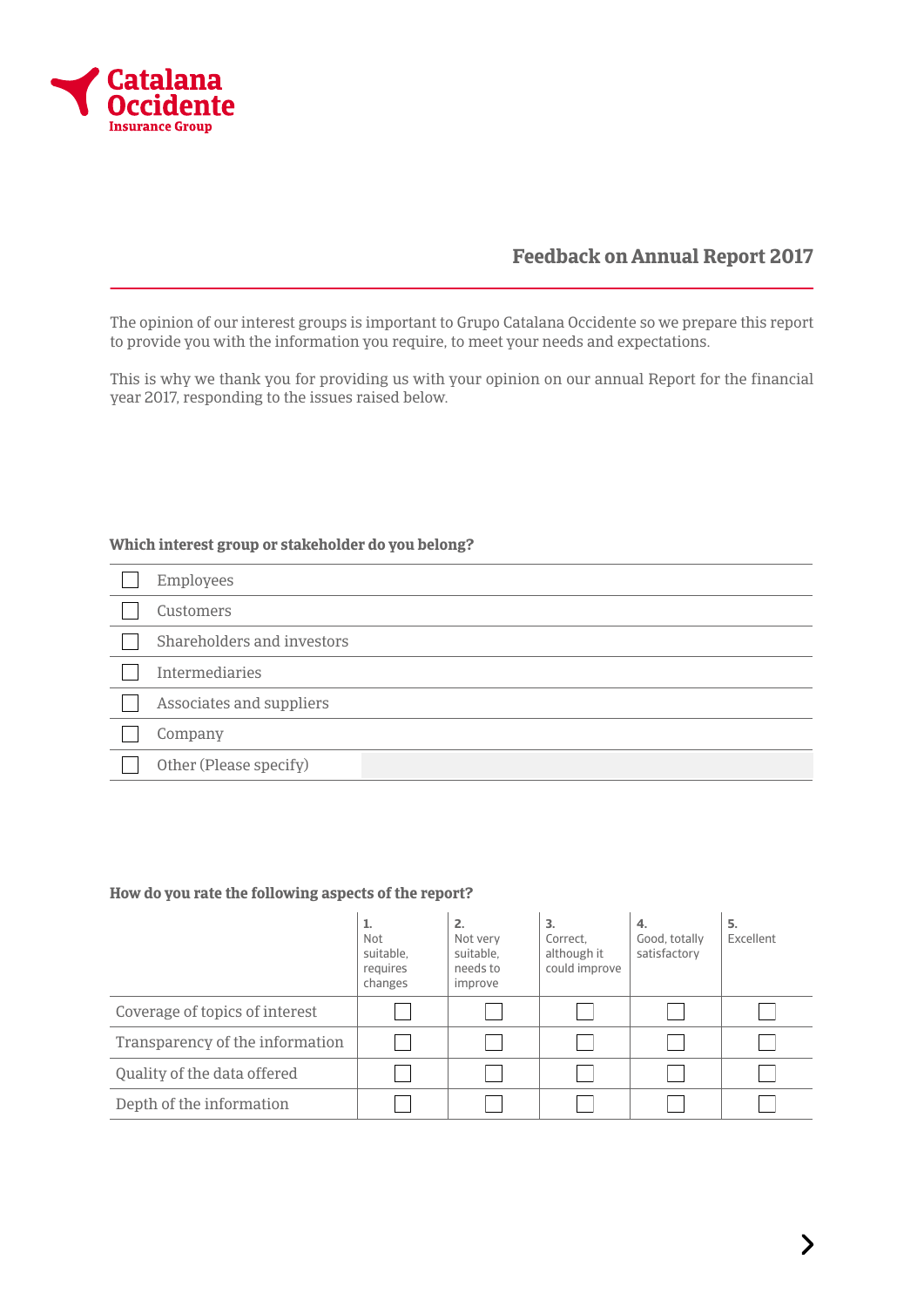

 $\langle$ 

## **What is your assessment in relation to the following sections of the report, 1 being unsatisfactory and 5 very satisfactory:**

|                               | $\overline{\phantom{a}}$ |  |  |
|-------------------------------|--------------------------|--|--|
| Letter from the Chairman      |                          |  |  |
| Results in 2017               |                          |  |  |
| Corporate governance          |                          |  |  |
| <b>Business model</b>         |                          |  |  |
| Commitment to interest groups |                          |  |  |

## **What is your assessment in relation to the following sub-sections of the report, 1 being unsatisfactory and 5 very satisfactory:**

|                                 | 1 | 2 | 3 | $\overline{\mathcal{A}}$ | 5 |
|---------------------------------|---|---|---|--------------------------|---|
| Macroeconomic environment       |   |   |   |                          |   |
| Shareholder remuneration        |   |   |   |                          |   |
| Outlook and challenges          |   |   |   |                          |   |
| Business performance            |   |   |   |                          |   |
| Costs and other results         |   |   |   |                          |   |
| Balance sheet and investments   |   |   |   |                          |   |
| Capital management and solvency |   |   |   |                          |   |
| Corporate governance            |   |   |   |                          |   |
| <b>Business model</b>           |   |   |   |                          |   |
| Innovation and technology       |   |   |   |                          |   |
| Corporate responsibility        |   |   |   |                          |   |
| Employees                       |   |   |   |                          |   |
| Customers                       |   |   |   |                          |   |
| Shareholders and investors      |   |   |   |                          |   |
| Intermediaries                  |   |   |   |                          |   |
| Associates and suppliers        |   |   |   |                          |   |
| Company                         |   |   |   |                          |   |
| Environment                     |   |   |   |                          |   |
| Creation of value in 2017       |   |   |   |                          |   |